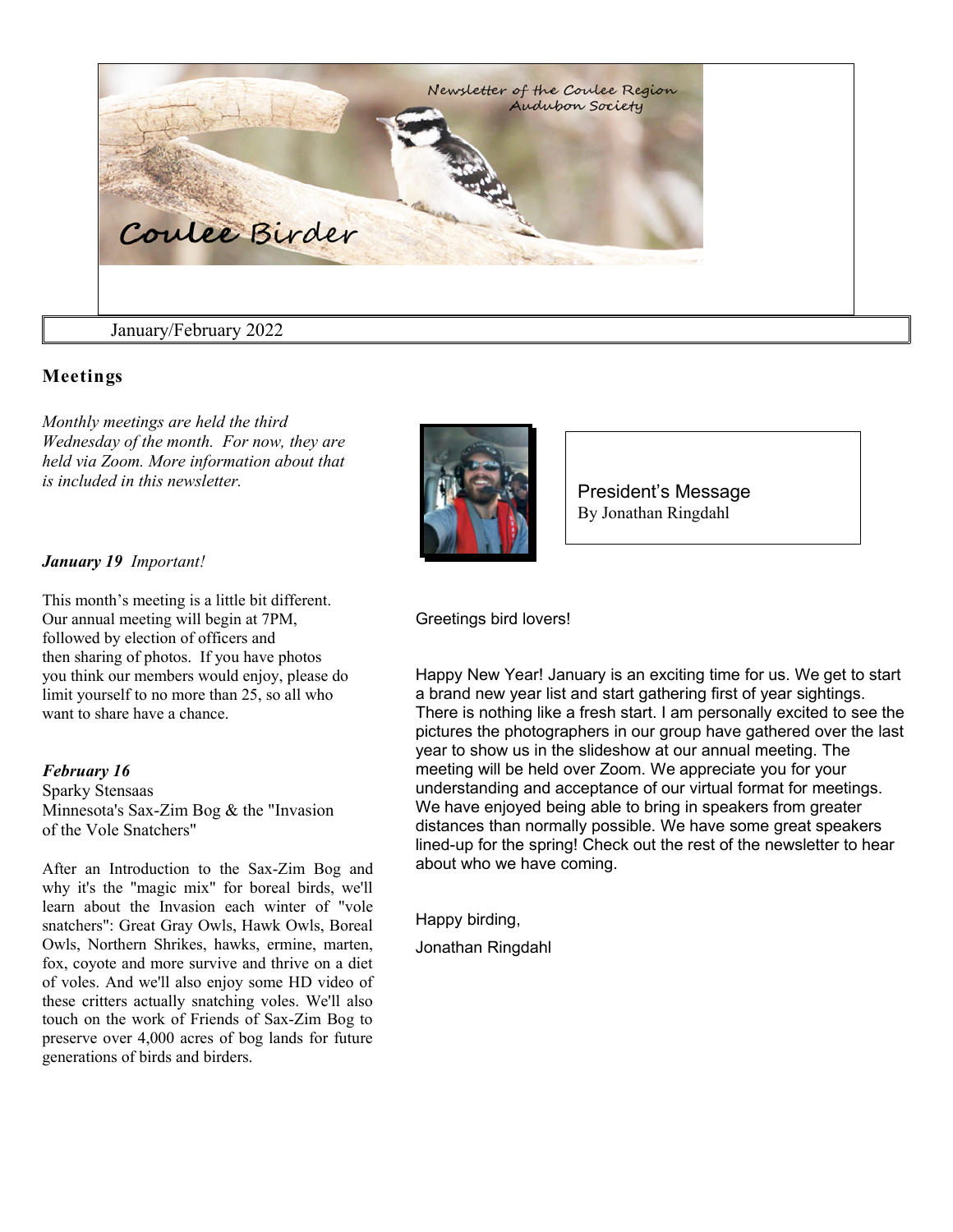### **Christmas Bird Count**

Thanks again to everyone who participated in this year's La Crosse / La Crescent Christmas Bird Count!! It is really great to have a large group of volunteers who are willing to give up time on a Saturday in the Christmas season to take part in this event each year!

 Our species count this year was higher than previous years. 30 of the 31 pre-defined sections of the count circle were counted and 36 feeder counts were also completed. There was a total of 17042 birds seen that represented 73 different species. These included first-ever observations of a Northern Waterthrush and Eurasian Collared Doves for this count. Other special birds seen/heard included a Baltimore Oriole, a Barn Owl, a Ruffed Grouse, a Killdeer, a Merlin, and a Golden Eagle.

One important reason for these results is the large number of people who take part in this event. This year, we had 47 section counters and 43 feeder counters Thank You for this effort! Thanks again to Dan Jackson for coordinating all the counters and compiling these results.

# *Upcoming Events!*

.

**January 15 – Golden Eagle Survey.** The National Eagle Center in Wabasha puts on a Golden Eagle Survey in the Driftless area each January. Check their website at [www.nationaleaglecenter.org](http://www.nationaleaglecenter.org/) for more information.

**February 18-21 Great Backyard Bird Count** Bird watchers of all ages count birds to create a real time snapshot of where birds are. To learn more and participate in this citizen science project, visit their website at: http://gbbc.birdcount.org

**April 9** - **Annual Midwest Crane Count** - 5:30 a.m.-7:30 a.m. The Annual Midwest Crane Count is one of the largest citizen-based wildlife surveys in the world. One of the primary purposes of the Crane Count is to monitor the abundance and distribution of cranes in the Upper Midwest. The Crane Count is organized by county in Wisconsin and portions of Illinois, Indiana, Iowa, Michigan, and Minnesota.

More information on the Crane Count can be found at: [www.savingcranes.org.](http://www.savingcranes.org/)

## International Festival of Owls,April 30-May 1 Houston Minnesota

 You may have heard that the festival has moved into the spring season to allow for an outdoors event. Here's what you can expect this year.

Immerse yourself in owls at this all-owl festival. Highlights include at least six species of live owls (including a Snowy Owl), a birding and natural history bus trip, owl photo sessions, and the World Owl Hall of Fame awards. Families can build an owl nest box, dissect an owl pellet, make a variety of owl crafts, buy owl merchandise, enjoy owl art made by kids from all over the world, and have a hoot eating owl-themed food. The whole city of Houston gets involved!The event will be held at the Houston Hoedown Days Fest Grounds, which is located off the north end of Lincoln Street, north of Cedar Street, between the 200 & 300 blocks. Park next door by the community center.

In addition, there are virtual owl expert programs on most Sundays this winter. Check out the website for all things owl. https://www.internationalowlcenter.org/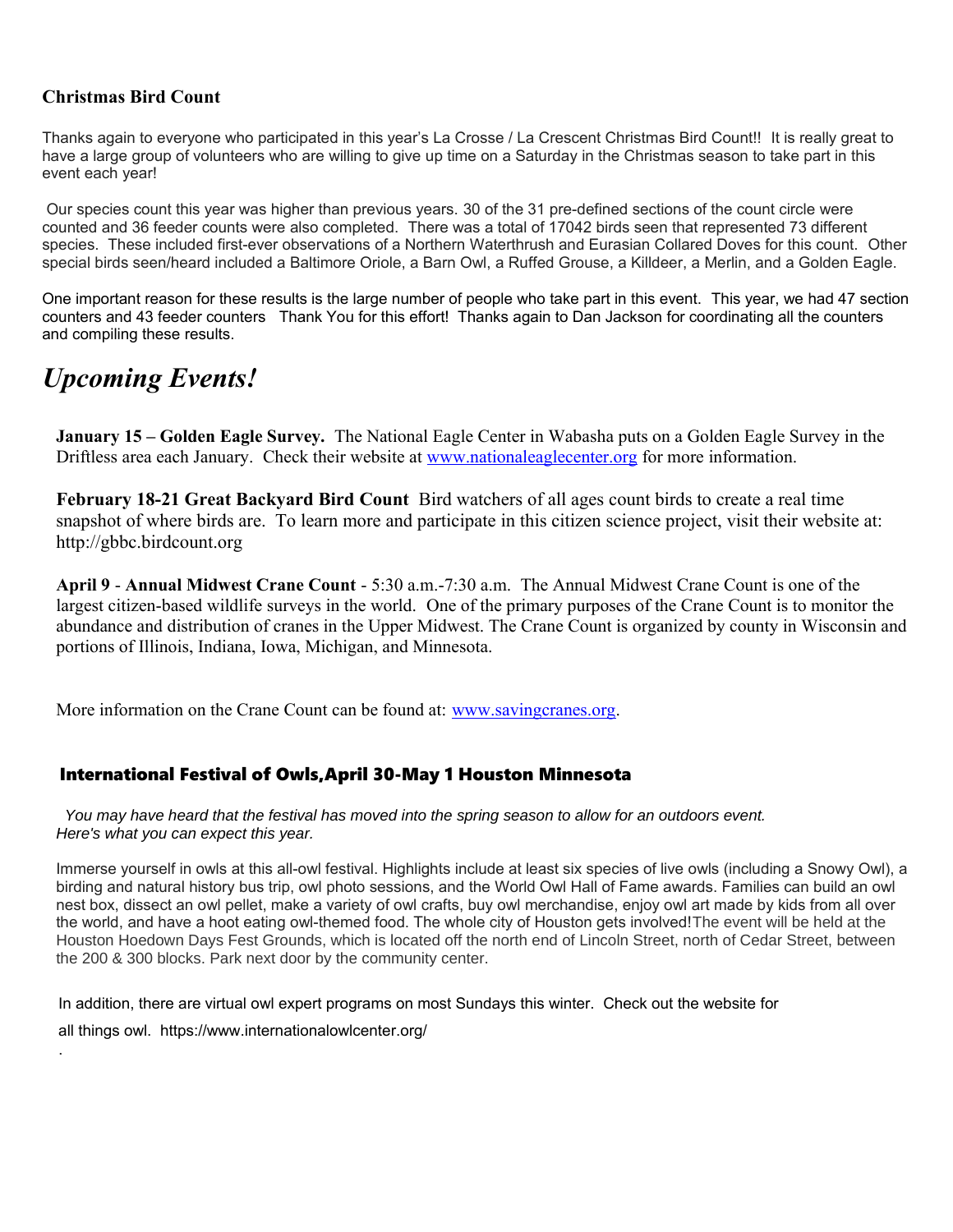## **Winter fun at the bird feeders!**

While the weather outside might be frightful, the birds at our feeders are often even more busy than the nicer days of winter. Most of us know the harbingers of winter, the Dark-eyed Junco, sometimes called "snowbirds." They are fairly reliable early in the season, looking like nothing so much as little sparrows in tuxedos....the males, at least.

 Other winter visitors are less reliable and sometimes seen only in a few places on any given year. Here are a couple that usually delight when they do make a visit.

### **Common Redpoll**

The Common Redpoll usually appears in flocks, finding niger especially appealing...but they'll eat other offerings as well. It is a small bird with a tiny yellow beak, streaked flanks and a jaunty red cap. The males will show a small black "bib" as well.



Photo courtesy of Gwyn Calvetti

### **Pine Siskin**

Pine Siskins have a recognizable "brrzip!" call as they forage in.....well...pines. They are also small, with a slender beak and deeply notched tail. Notice the yellow in the wings at rest, seen more readily when they decide to take flight.



Photo courtesy of Dan Jackson